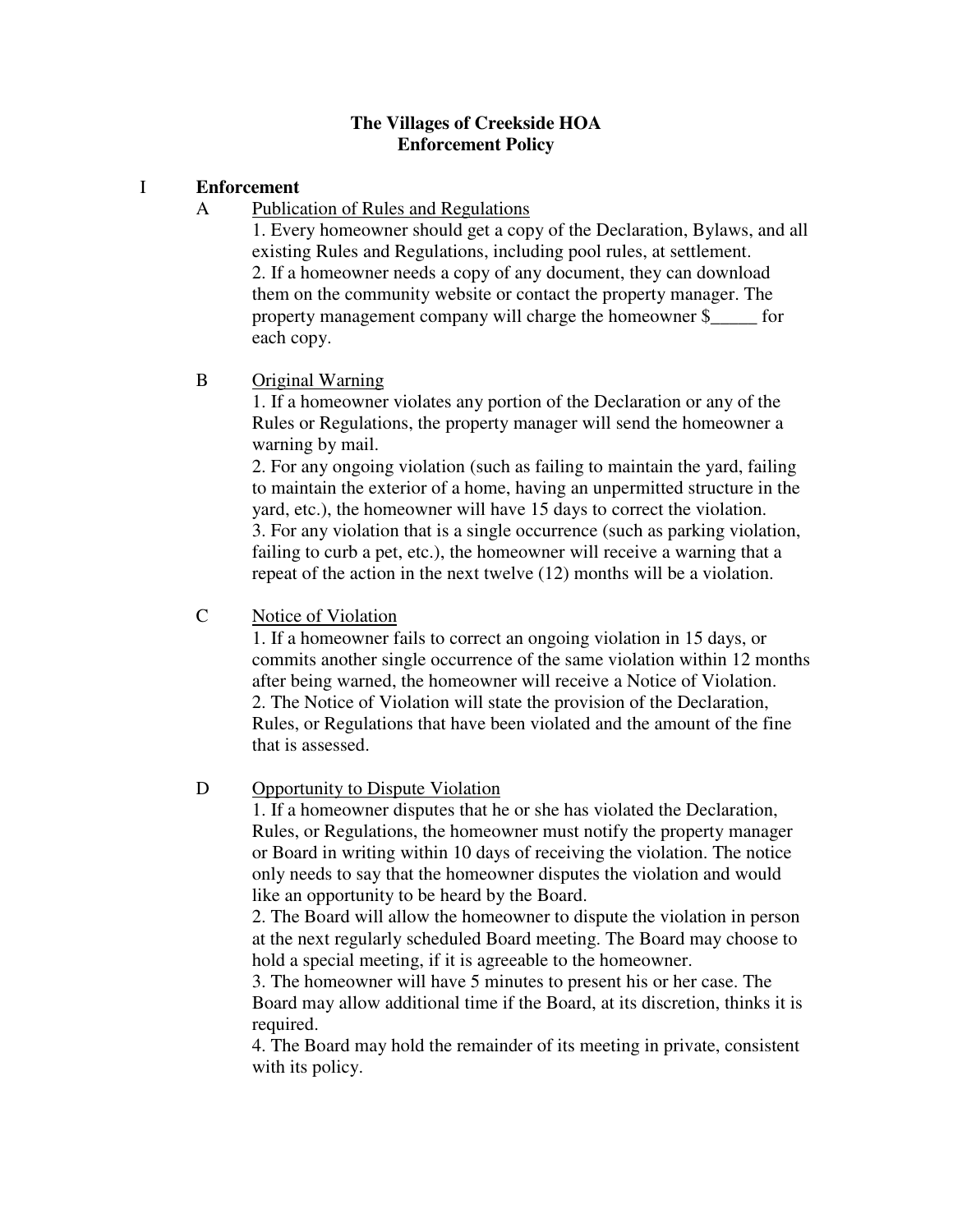5. The Board will tell the homeowner of its decision either verbally at the meeting or in writing within 10 days.

6. Failure to dispute the Notice of Violation within 10 days or failure to appear at the meeting will waive the ability to dispute the violation. 7. The homeowner and/or Board may have an attorney present at the meeting.

E Fines

1. If the Board determines that the Notice of Violation was not proper, there will be no fines.

2. If the Board determines that the Notice of Violation was correct, the fines for the violation will begin from the date on the Notice of Violation. 3. For any continuing violation, the fines will be as follows:

a. Original fine will be \$50.

b. In the first day of the next calendar month (unless the Notice of Violation was given in the last 5 days of the month), an additional fine of \$100 will be assessed.

c. On the first day of any following calendar month, an additional fine of \$200 will be assessed.

4. For any single occurrence violation, fines will be as follows:

a. The first occurrence within 12 months will be \$50.

b. The second and any additional occurrences will be \$100.

c. Until 12 months pass between violations, each new occurrence

will result in a Notice of Violation, not a Warning.

5. The Board will change the amount of fines from time to time, to give reasonable amounts for the enforcement of the Rules and Regulations. 6. Fines may be increased for damage to pool property/equipment. The fine will reflect the replacement or repair costs.

7. If the Board determines that the Notice of Violation was correct, all community privileges (pool use) will be suspended until the fines are paid in full.

F Fines as Liens against Home/Property

1. All fines will be assessed against the home or homeowner's property. Collection will be at the discretion of the Board, including legal action. 2. All fines will accrue interest if not paid in the same manner as assessments.

3. The costs of collecting fines, including court costs and attorneys' fees, will be assessed against the homeowner in the same manner as assessments.

4. Payments from the homeowner will be applied in the following order, regardless of any dispute or notation or instructions placed on the payment: interest, late fees, cost of collection including attorneys' fees, and then to the fine.